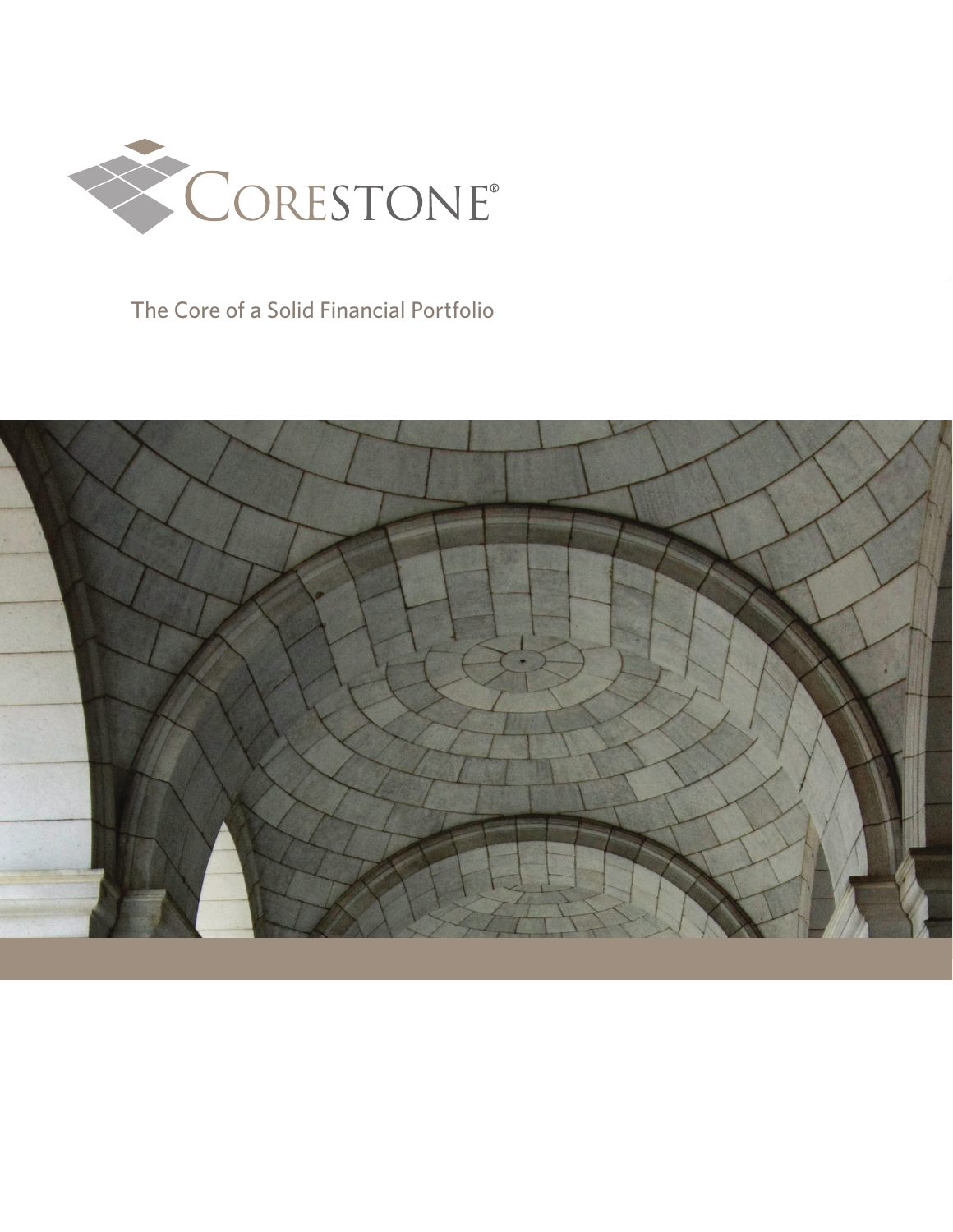## A Simple Way to Centrally Manage Your Finances

Your financial life can be complex. Multiple accounts and separate statements can make managing your money a challenge. Now you can simplify your finances with Corestone® , our flexible asset management account. It lets you handle all of your daily activities—checking, investing, bill payments and much more—in one place.<sup>1</sup> Corestone combines nearly all aspects of your finances, so that you can save time, streamline your paperwork and more easily manage your money.

#### More Flexibility, Greater Convenience

With four different account levels there is a Corestone account to meet your specific needs.

All investors receive:

- > Daily sweep of cash, Direct deposit at no charge
- > Unlimited check writing and initial check order at no charge
- > Apple Pay® mobile wallet compatibility
- > BillSuite®, our online bill-paying service2
- > Free voice response and live support

Corestone also delivers significant additional benefits depending on the account tier, including:

- > Free Visa® debit card with access to cash through a network of 55,000 ATMs
- > Free RewardSuite® loyalty program with ways to earn points for air travel, gift cards or cash
- > Discounts for replacement check orders
- > A full range of concierge services

#### Corestone Keeps You in Control

Corestone lets you keep all your financial assets in one place, while allowing you to track your spending, write checks, make purchases on the go or get cash when you need it.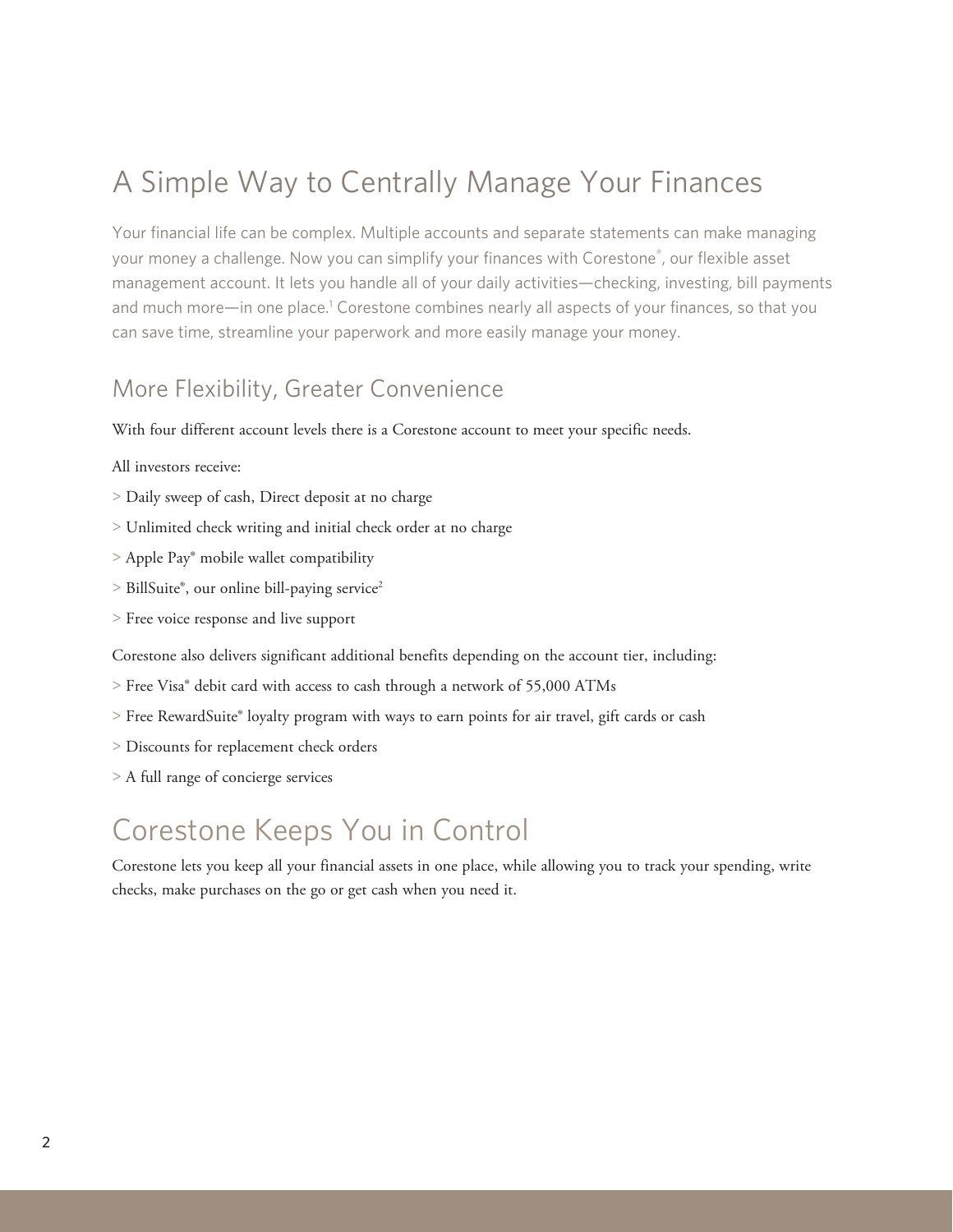## Manage All Your Daily Transactions in One Place

Corestone makes it easy to deposit, move and access your money. You can establish secure, convenient direct deposit from your paycheck, Social Security, pension, IRA distribution or other sources of income. You can access cash any time through ATMs around the world, including free transactions at over 55,000 Allpoint® network ATMs.3 Pay for your purchases on the go with a Silver Plus, Gold or Platinum Visa debit card and through the Apple Pay mobile wallet compatibility

## Keep Every Dollar Working Hard for You

Corestone works to help you earn more from your idle cash. Each day, the uninvested cash in your portfolio is swept automatically into your choice of sweep accounts. To help capture the full return potential of your equity investments, Gold and Platinum members can also have dividends automatically reinvested in the same securities at no added cost.

### Gain a New Perspective on Your Finances

Corestone offers you a complete view of your cash, investments, income and spending in a single account. This way, you can easily track your activity and see your financial picture at a glance. You can see how much your money has earned, what your investments are worth and where your money has been spent.

Gold and Platinum account holders can see enhanced cost basis reports for their investments, as well as expenses sorted by category on monthly statements and year-end summaries. You can save time and streamline your paperwork with online account access and e-delivery for your statements.

Through the SelectLink® service, you can also consolidate all of your brokerage accounts on a single summary statement and view the complete net worth of each account or your entire household. By giving you fingertip access to account information, Corestone helps you make more informed choices about your finances.

## A Range of Choices to Fit Your Needs

Whether you are just starting to build wealth, or already hold a large portfolio, you can find the right package of features—all included in one account. You can upgrade your benefits at any time to get the best value from Corestone.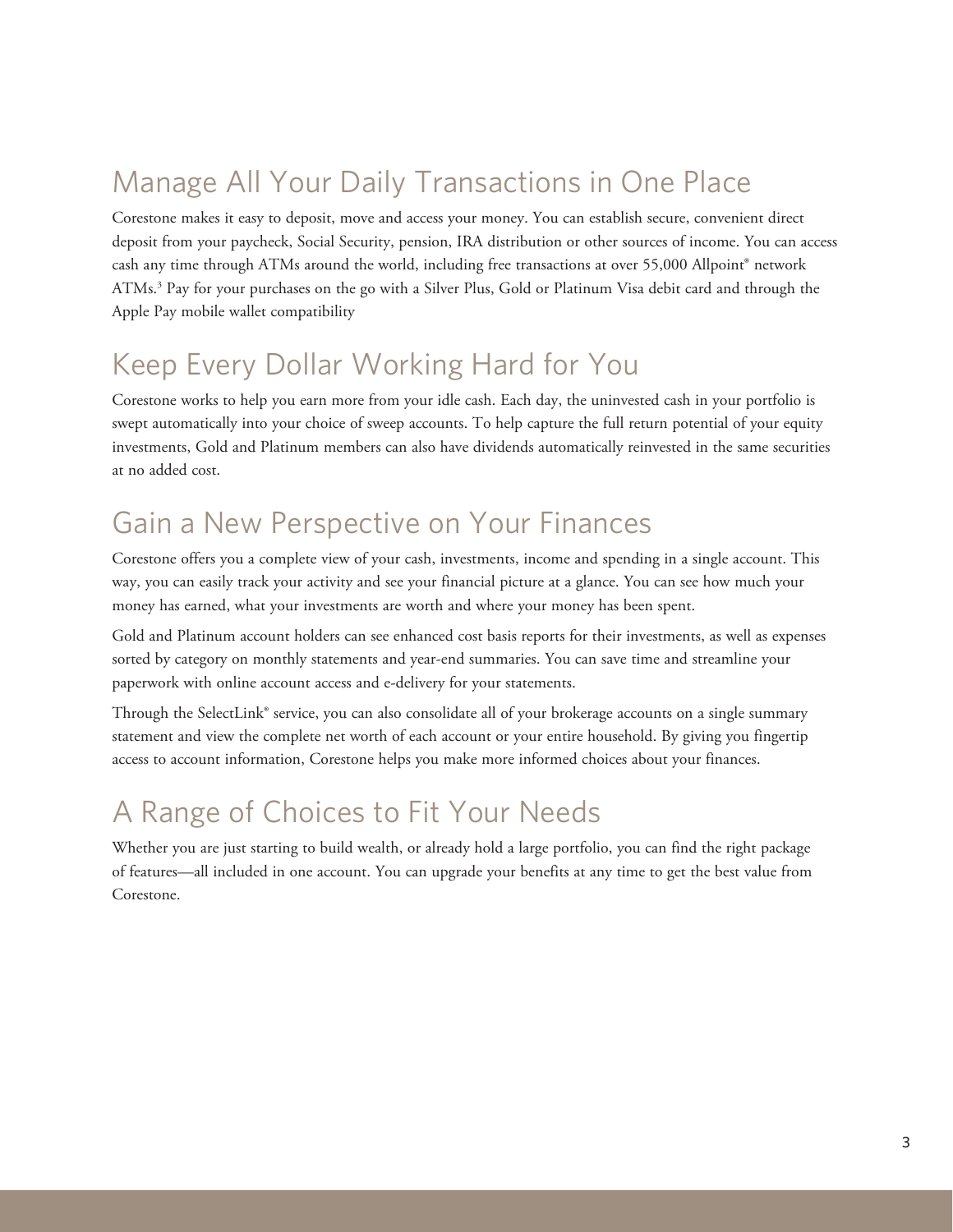# Choose the Account That's Right for You

|             |                                                                                                                                     | <b>SILVER</b> | <b>SILVER PLUS</b> | <b>GOLD</b>            | <b>PLATINUM</b>          |
|-------------|-------------------------------------------------------------------------------------------------------------------------------------|---------------|--------------------|------------------------|--------------------------|
| Investments | Daily sweep of uninvested cash                                                                                                      |               |                    |                        |                          |
|             | Complimentary dividend reinvestment                                                                                                 |               |                    | $\bullet$              |                          |
| Deposits    | Direct deposit                                                                                                                      | $\bullet$     | $\bullet$          | $\bullet$              |                          |
| Spending    | Unlimited check writing with no per check<br>minimum                                                                                |               |                    |                        |                          |
|             | Free bill payment and electronic check<br>presentment with BillSuite                                                                |               |                    |                        |                          |
|             | The ability to use a checking account for<br>electronic fund transfer, insurance payment and<br>trust payment needs                 |               |                    |                        |                          |
|             | Visa debit card                                                                                                                     |               |                    |                        |                          |
|             | Apple Pay mobile wallet compatibility                                                                                               |               | ٠                  | ٠                      |                          |
|             | Purchase protection and travel benefits                                                                                             |               |                    |                        |                          |
|             | RewardSuite loyalty program, available<br>at no additional charge                                                                   |               |                    | 1 point/<br>\$1 spent  | 1.5 points/<br>\$1 spent |
|             | Reorders of wallet checks                                                                                                           |               | \$12.50            | \$10.00                | \$7.50                   |
|             | Free stop payment orders                                                                                                            |               |                    |                        |                          |
| Cash        | Free access to over 55,000 Allpoint network<br><b>ATMs</b>                                                                          |               | Up to \$500 daily  | Up to \$1,500<br>daily | Up to \$3,000<br>daily   |
|             | Fee reimbursement on non-network ATMs                                                                                               |               |                    | Up to<br>\$5 monthly   | Up to<br>\$10 monthly    |
| Reporting   | Online check image retrieval (front and back) <sup>4</sup>                                                                          | $\bullet$     | $\blacksquare$     |                        |                          |
|             | Enhanced cost basis reporting for investments                                                                                       |               |                    | $\bullet$              | $\bullet$                |
|             | Expense coding and tracking                                                                                                         |               |                    | $\bullet$              |                          |
|             | Statements record expenses by category                                                                                              |               |                    | $\bullet$              | ٠                        |
|             | Year-end account summary of expenses by<br>category                                                                                 |               |                    |                        |                          |
| Service     | Live client service for your investment account<br>questions, Monday-Friday between 8:30 a.m. and<br>6 p.m. (ET)                    |               |                    |                        |                          |
|             | 24/7 live client service for all bill payment and<br>debit card-related questions                                                   |               |                    |                        |                          |
|             | 24/7 automated voice response service for all<br>account and debit card-related questions                                           | $\bullet$     |                    |                        |                          |
|             | Full range of concierge services including<br>limousine transportation, passport and visa<br>assistance, sightseeing tours and more |               |                    |                        |                          |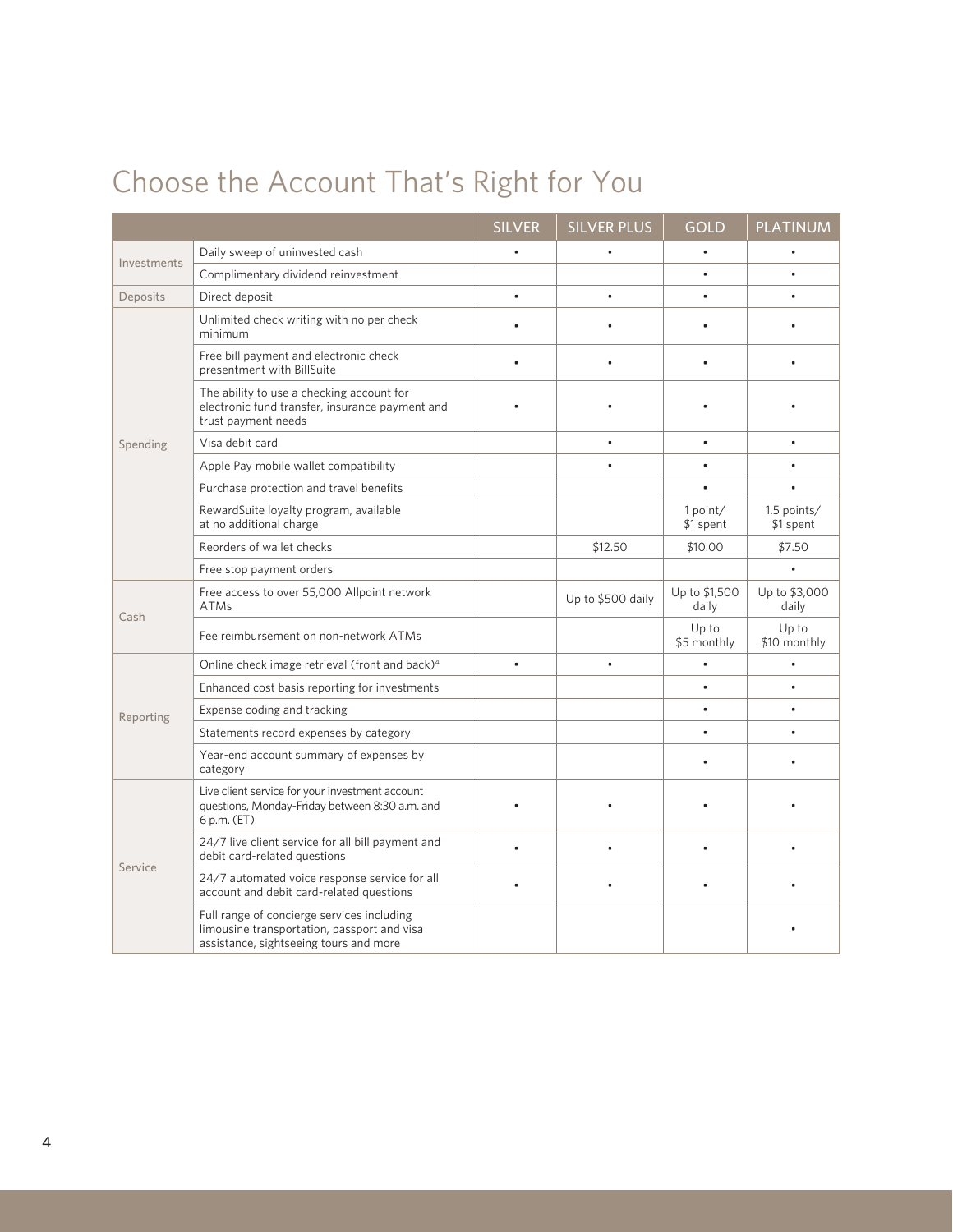## Streamline Your Purchases and Bills

Conveniently manage your spending the way you want—by check, mobile wallet, by card or online—while earning the rewards you deserve.

- > Unlimited check writing
- > Free BillSuite online bill payment offering flexible reports and email alerts
- > Visa debit card for Silver Plus, Gold and Platinum accounts, plus purchase and travel protection at Gold and Platinum levels
- > Free RewardSuite loyalty program where you can earn points based on your Visa debit card purchase activity, with rewards such as gift cards, air travel, cash back, concierge service and more. Gold accounts earn 1 point for every dollar spent, while Platinum accounts earn 1.5 points for every dollar spent<sup>5</sup>
- > Discounts on standard wallet checks for Gold and Platinum accounts
- > Free stop payment orders for Platinum accounts

#### Understanding the Protection of Assets

#### Securities Investor Protection Corporation (SIPC®) Coverage

Pershing is a member of SIPC, which protects securities customers of its members up to \$500,000 (including \$250,000 for claims for cash). Explanatory brochure available upon request or at sipc.org.

#### Excess of SIPC Coverage Through Underwriters at Lloyd's and Other Commercial Insurers

In addition to SIPC protection, Pershing provides coverage in excess of SIPC limits from certain underwriters in Lloyd's insurance market and other commercial insurers. The excess of SIPC insurance program is valid through February 10, 2021 for Pershing LLC accounts. It provides the following protection for Pershing LLC's global client assets:

> An aggregate loss limit of \$1 billion for eligible securities—over all client accounts

> A per-client loss limit of \$1.9 million for cash awaiting reinvestment—within the aggregate loss limit of \$1 billion

SIPC and the excess of SIPC insurance policy do not protect against loss due to market fluctuation.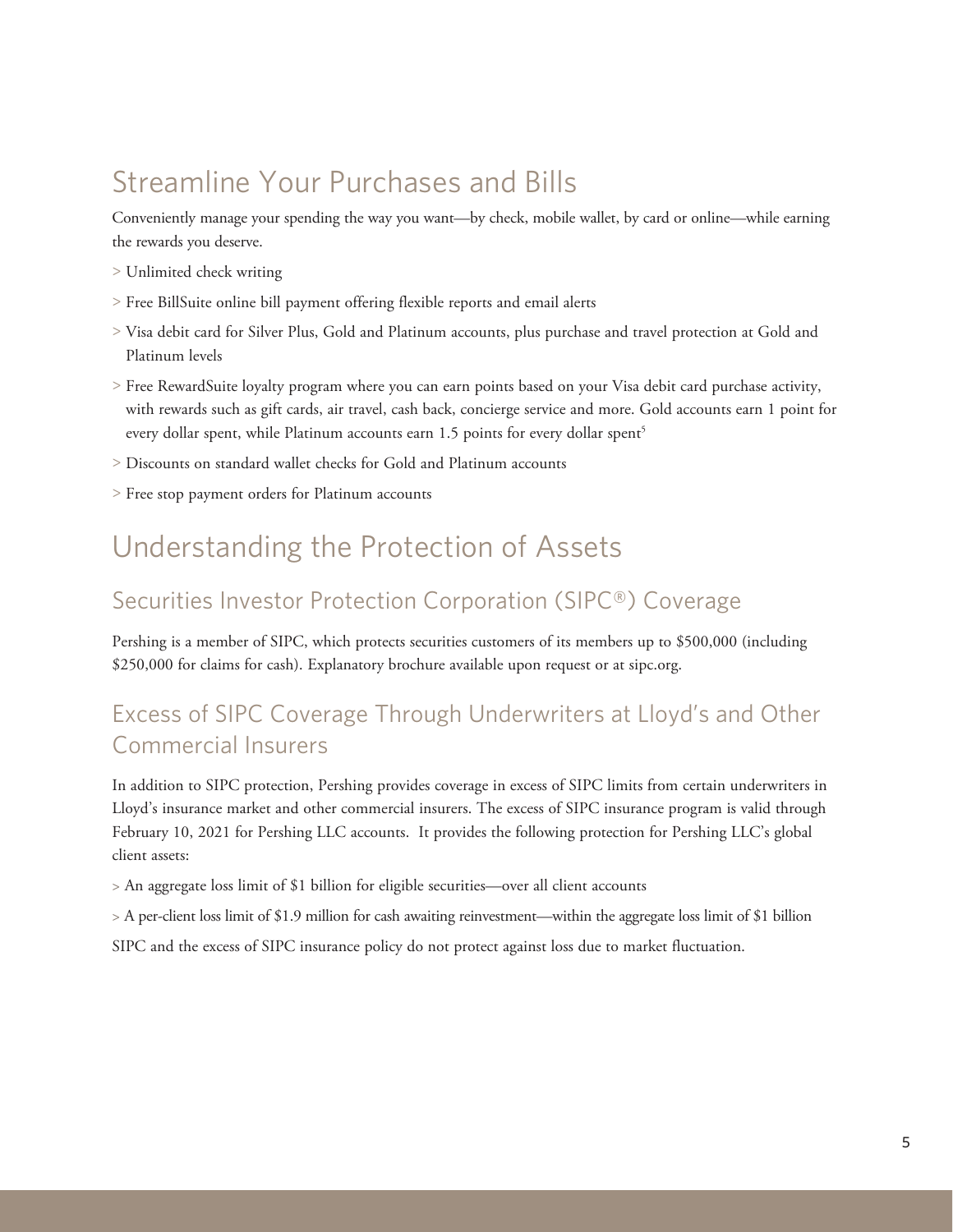An excess of SIPC claim would only arise if Pershing failed financially and client assets for covered accounts—as defined by SIPC—cannot be located due to theft, misplacement, destruction, burglary, robbery, embezzlement, abstraction, failure to obtain or maintain possession or control of client securities, or to maintain the special reserve bank account required by applicable rules.

Lloyd's currently holds an A+ rating from Standard & Poor's® (S&P®), an A rating from A.M. Best and an AArating from Fitch. These ratings are based on the financial strength of the company and are subject to change by the rating agencies at any time.<sup>6</sup> For more information about Lloyd's, please see www.lloyds.com.

### Get the Most From Your Debit Card

| <b>DEBIT CARD BENEFITS<sup>7</sup></b>                                                                                                                               | <b>SILVER PLUS</b> | <b>GOLD</b> | <b>PLATINUM</b> |
|----------------------------------------------------------------------------------------------------------------------------------------------------------------------|--------------------|-------------|-----------------|
| PIN and signature-based transaction capabilities-Select credit in<br>most cases or choose debit and enter your PIN to obtain cash back<br>at participating retailers |                    |             |                 |
| Unique account number for each cardholder-Individual cards<br>allow for customized spending limits                                                                   | ٠                  | $\bullet$   |                 |
| Mobile wallet compatible-Apple Pay available now, others coming<br>soon                                                                                              |                    |             |                 |
| Warranty manager-Extended warranty protection and service<br>agreements                                                                                              |                    | $\bullet$   |                 |
| Purchase security-Replacement, repair or full reimbursement for<br>stolen or damaged items                                                                           |                    | ٠           |                 |
| Roadside assistance-Dependable roadside assistance when you<br>need it                                                                                               |                    | ٠           |                 |
| Travel and emergency assistance-Medical and legal referrals and<br>emergency transportation                                                                          |                    |             |                 |
| Worldwide automatic travel accident insurance-Travel expenses<br>are covered automatically                                                                           |                    |             |                 |
| Secondary rental coverage-Coverage up to the actual cash value<br>of most rental vehicles                                                                            |                    |             |                 |
| Auto rental discounts-Special discounts on most rental vehicles at<br>participating locations                                                                        |                    |             |                 |
| Price protection program-Refunds on the difference between the<br>purchase price and advertised price                                                                |                    |             |                 |
| Emergency evacuation insurance—Receive up to \$10,000 for<br>covered expenses when you charge a trip in excess of 100 miles                                          |                    |             |                 |
| Visa concierge service-Personalized assistance for entertainment,<br>business and travel plans                                                                       |                    |             |                 |
| Lost/damaged luggage coverage-Reimbursement for lost or<br>damaged luggage                                                                                           |                    |             |                 |